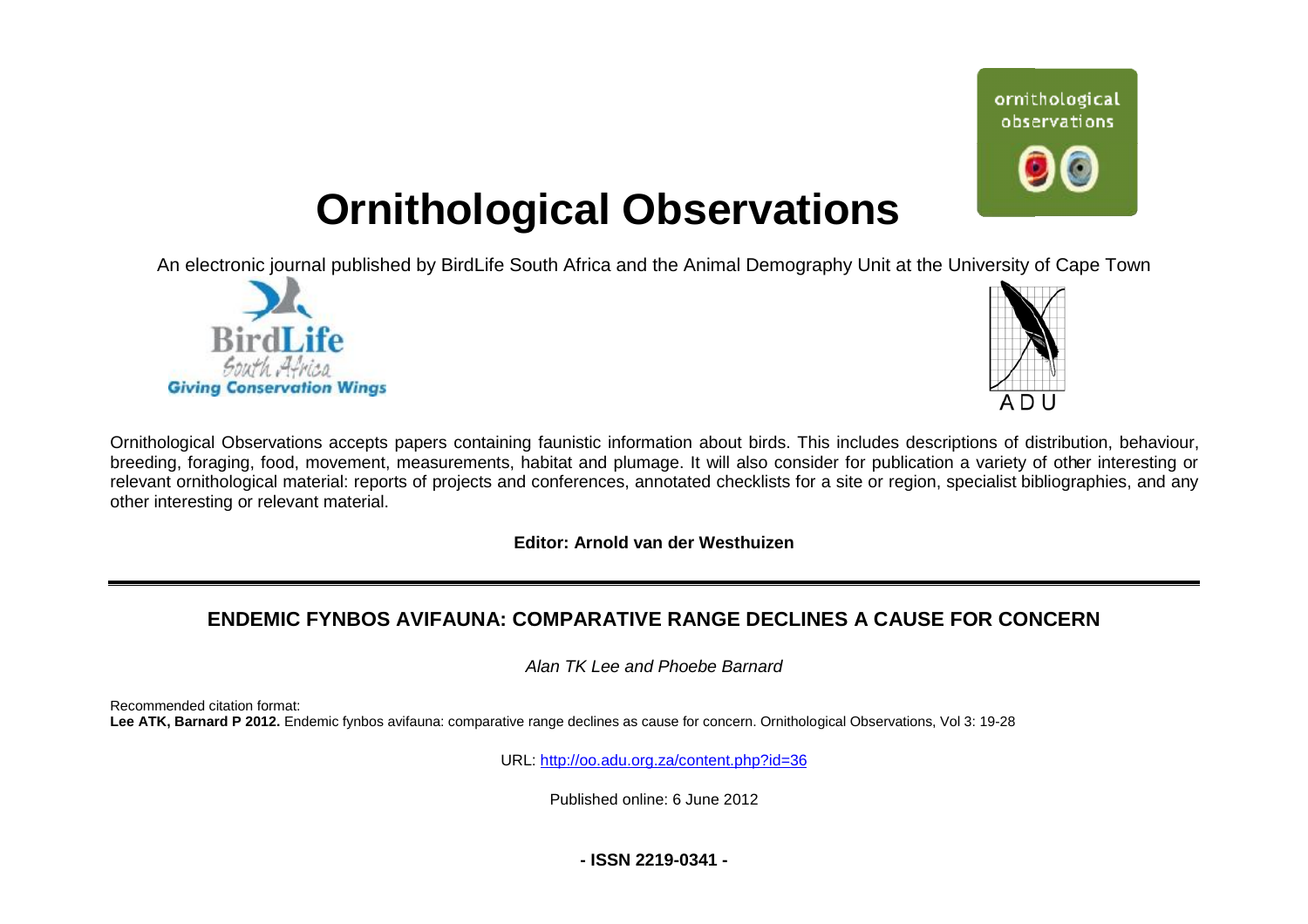

# **ENDEMIC FYNBOS AVIFAUNA: COMPARATIVE RANGE : DECLINES A CAUSE FOR CONCERN**

*Alan TK Lee<sup>1</sup> and Phoebe Barnard2, 3*

<sup>1</sup>Blue Hill Escape, PO BOX 131, Uniondale, Western Cape, 6460 <sup>2</sup>Climate Change and BioAdaptation Division, South African National Biodiversity Institute, Private Bag X7, Claremont 7735, South Africa <sup>3</sup>Percy FitzPatrick Institute, DST/NRF Centre of Excellence, University of Cape Town, Rondebosch 7701, South Africa

Corresponding author: [alan.tk.lee@gmail.com](mailto:alan.tk.lee@gmail.com)

#### **Introduction**

The winter rainfall district of the Western, Eastern and Northern Cape Provinces in South Africa is home to the Fynbos biome, which extends from the Cedarberg mountains, south to the Cape of Good Hope, and eastwards to Algoa Bay. The Fynbos biome is recognised as an outstanding global biodiversity hotspot for its high levels of plant diversity and endemism. Approximately 8 600 plant species have been recorded in this biome, of which about 70% are endemic, but there are surprisingly few endemic birds (Table 1).

The Cape Fynbos supports six restricted-range bird species, which are all considered widespread within the biome (BirdLife International 2010a) and are all ranked by IUCN conservation criteria as Least Concern (BirdLife International 2010b). This ranking means that for these species their Extent of Occurrence is not less than 20 000  $km^2$ combined with a declining range size, habitat extent/quality, a small number of locations or severe fragmentation. The ranking also implies that the population trends appear to be stable, and hence the species do not approach the thresholds for Vulnerable under the population trend criterion (greater than 30% decline over ten years or three generations). This ranking is given when population sizes are believed to be >10 000 mature individuals with a continuing decline estimated to be less than 10% in ten years or three generations. ted-range bird species, which<br>e biome (BirdLife International<br>conservation criteria as Least<br>. This ranking means that for<br>ce is not less than 20 000 km<sup>2</sup> mbined with a declining range size, habitat extent/quality, a small<br>mber of locations or severe fragmentation. The ranking also<br>plies that the population trends appear to be stable, and hence the<br>ecies do not approach the

Lowland Fynbos, however, is highly threatened by crop farming and urbanization, and both lowland and mountain Fynbos are affected by commercial afforestation, alien plant species invasion, dam-building and uncontrolled burning (e.g. Kemper et al. 1999). In addition to these threats, climate change models predict substantially drier and warmer conditions in low-lying areas of the winter rainfall zone within the next 100 years. All this does not bode well for the Fynbos endemics. warmer conditions in low-lying areas of the winter rainfall zone within<br>the next 100 years. All this does not bode well for the Fynbos<br>endemics.<br>The first Southern African Bird Atlas Project (SABAP1) was launched

in 1986. Approximately 5 000 citizen scientists gathered bird distribution data from six countries in southern Africa Africa, culminating in the publication of The Atlas of Southern African Birds in 1997 (Harrison *et al.* 1997). By 2007, fifty research publications and eight Ph.D. and master's degrees had emanated from the database (Harrison *et al.* 1997). By 2007, fifty research publications and eight<br>Ph.D. and master's degrees had emanated from the database<br>(Harrison *et al.* 2008). In July 2007, the follow-up SABAP2 was launched. These projects have been recognised as important tools to assess how local bird populations are shifting in response to climate and land-use changes (Hockey *et al.* 2011).

Comparing SABAP1 and SABAP2 data in terms of species distribution can be difficult (Res Altwegg *et al*., manuscripts in prep.). Are apparent gaps in the distribution true reflections of species' responses to environmental change, or a function of incomplete coverage, differences in survey effort or protocol, or differences in scale? We look at the current apparent patchy distribution of six Fynbos endemic species and compare them to species that are Fynbos endemic species and compare them to species that are<br>ecologically and/or morphologically similar, which occur in the Fynbos biome, but also have ranges beyond (Table 1). Our reasoning is that by comparing similar species, issues of coverage and scale are reduced as ecologically similar species should often show at least broadly similar trends in coverage or apparent range contraction (or expansion).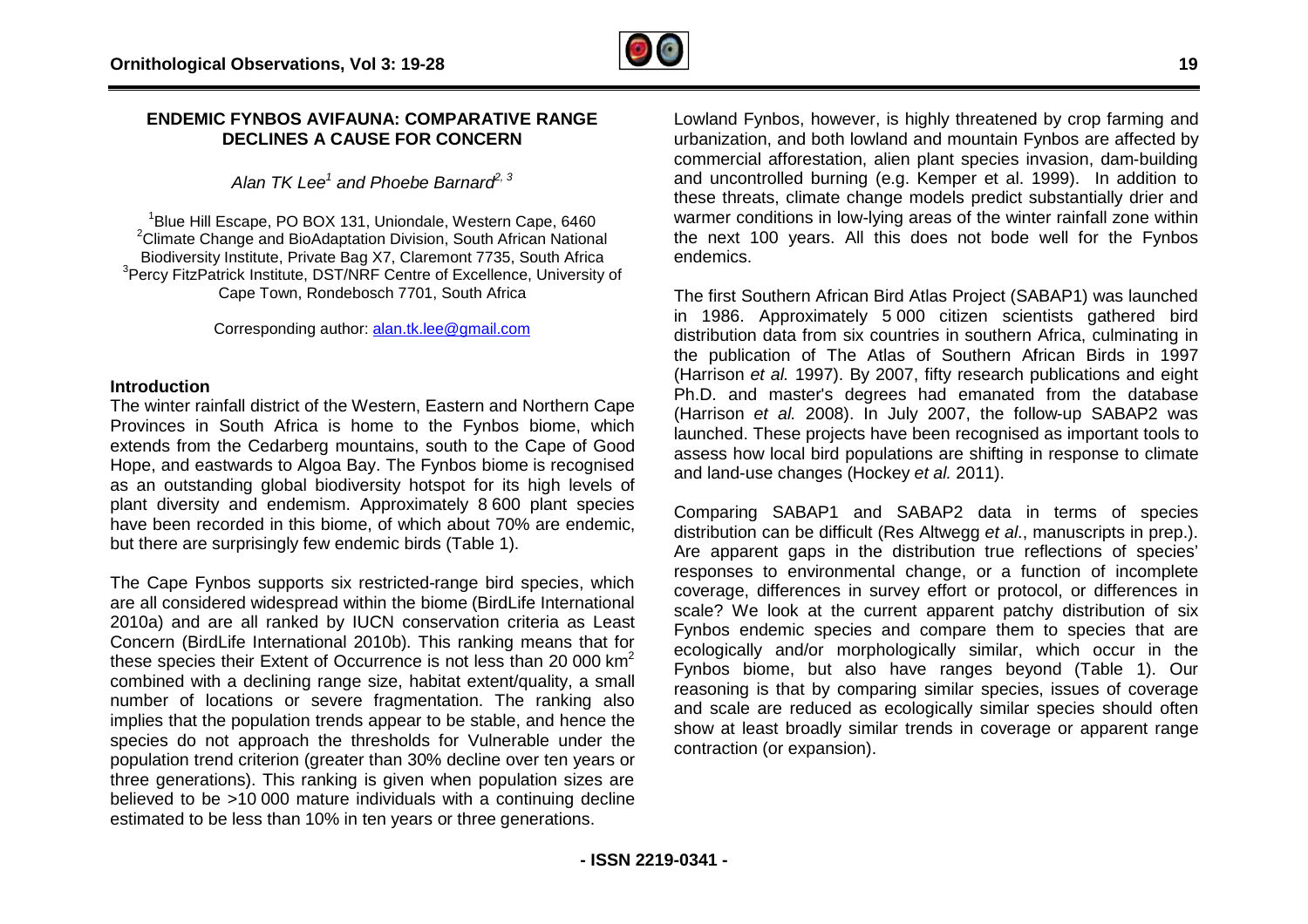



**Figure 1** – A map showing the Western Cape province (dark black line) and the Fynbos Biome (light green shading), overlaid by QDGCs (larger black squares) and the pentads surveyed as of 11 May 2011 (small light grey squares). Thin red lines represent major national roads.

#### **Methods**

The Fynbos biome stretches across both the Western and Eastern Cape provinces (Figure 1). Since the majority of the biome occurs in the Western Cape, and this province had far better coverage at the Cape provinces (Figure 1). Since the majority of the biome occurs in<br>the Western Cape, and this province had far better coverage at the<br>time of this review (coverage of >70% of available pentads), we considered only Western Cape SABAP2 records. This also meant that comparisons between species were limited geographically, so influences on the non-Fynbos endemics (the control species) outside the Western Cape were removed from the comparison. As of 11 May 2011, only 1 quarter degree grid cell (QDGC) on the border of the Western Cape had no pentads surveyed for SABAP2. The only other unsurveyed QDGCs were located in Nama and Succulent Karoo Biomes in the north-west and central sections of the province respectively (Figure 1).

to obtain approximate number of QDGCs (204). SABAP2 and SABAP1 coverage maps for each chosen species were downloaded from sabap2.adu.org.za for comparison on 16 May 2011. At this time the Western Cape's 1836 pentads had 10 784 cards, 527 723 records, and an average of 49.0 species per card. We took the 1836 listed pentads for Western Cape and divided by 9

For each species we then counted the number of QDGCs where presence was recorded for SABAP2 only, SABAP1 only, and both combined from the maps in Figure 2a and Figure 2b. QDGCs overlapping provincial boundaries were included. A measure of reporting rate was taken as the maximum cell reporting rates as presented in Figure 3a and Figure 3b.

We then divided the current (SABAP2) range with the recent historic (SABAP1) range data to obtain a percentage change in coverage. In order to obtain a measure of the species maximum range size (in km<sup>2</sup>) we multiplied the number of SABAP2 QDGCs by 616 – the later based on an average QDGC size of 28 x 22 km. We then classified range fragmentation as None, Slight or Moderate based on the following: None – 2 or fewer isolated QDGCs, main population (i.e largest cluster of QDGCs) contiguous; Moderate – more than two QDGCs isolated, main population contiguous or split; Severe – most QDGCs isolated, main population split or no patches obviously larger than others.

In order to determine our current state of scientific research for each species, literature searches were conducted through the science search engine ISI Web of Knowledge (isiwebofknowledge.com). The common name for each species was used to search through all years for the search phrase under all topics (this returns results for articles sometimes not directly focused on the target species). Searches for species with name changes were also conducted using the most recent old name (Rock-jumper – Rockjumper; Southern Double-collared Sunbird – Lesser Double-collared Sunbird; Protea common name for each species was used to search through all<br>years for the search phrase under all topics (this returns results for<br>articles sometimes not directly focused on the target species).<br>Searches for species with n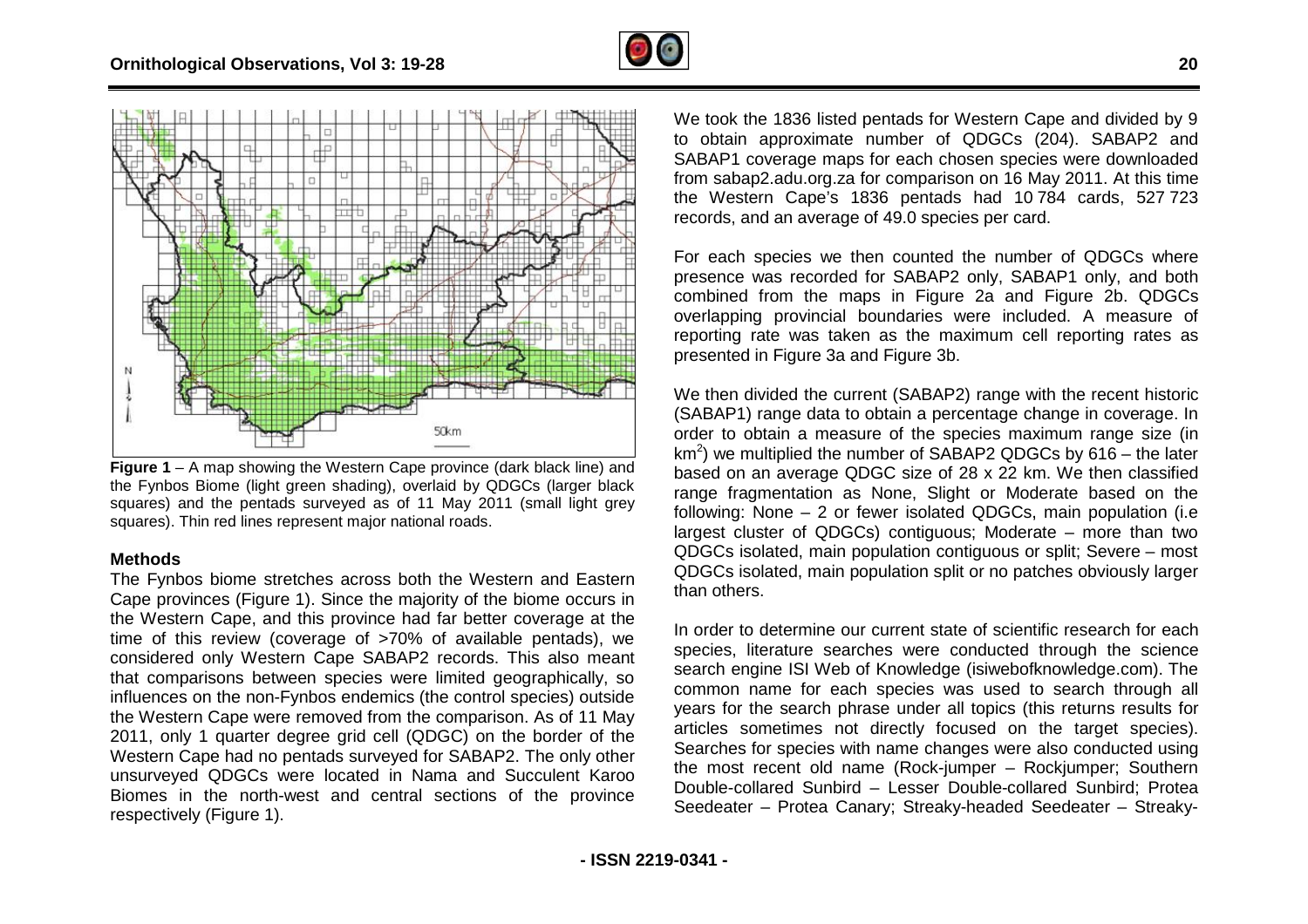

headed Canary; Victorin's Warbler – Victorin's Scrub-warbler). As the search for Cape Canary resulted in >350 articles related to the Cape Canary Islands, the search for this species was instead conducted headed Canary; Victorin's Warbler – Victorin's Scrub-warbler). As the<br>search for Cape Canary resulted in >350 articles related to the Cape<br>Canary Islands, the search for this species was instead conducted<br>using its Latin n checked to ensure ornithological relevance. The final figures are not a comprehensive list of all the references for a species, but a comparative index on the current state of our knowledge for each species. prehensive list of all the references for a species, but a<br>rative index on the current state of our knowledge for each<br>s.<br>es for the six Fynbos species were compared to the six<br>species using mean  $\pm$  standard deviation. D

Variables for the six Fynbos species were compared to the six control species using mean  $\pm$  standard deviation. Differences in range change for the Fynbos species were compared to those for the Control group using a Mann-Whitney U test. This test was run twice, Control group using a Mann-Whitney U test. This test was run twice,<br>once using Cape Rock-Thrush as a control, and once using Redwinged Starling as a control. For all other comparisons, Cape Rock-Thrush values were used. This was done as although the Cape Rock-Thrush probably is more equivalent to the Cape Rock-jumper in terms of habits and habitats, its is by no means a generalist and initial analysis shows it may be declining in range following a similar trend to the Cape Rock-jumper. Thus Red-winged Starling was chosen in addition as it is more widely recognised as a habitat generalist.

#### **Results**

All species – both Fynbos and control – were recorded in a smaller area from SABAP1 to SABAP2 (Table 1). This reduction was more pronounced for the six Fynbos endemics compared to the control group (difference in QDGCs between surveys: Fynbos: -29% ± 16%; control: -12%  $\pm$  9%; U = 30, p = 0.06). When Cape Rock-Thrush was replaced with Red-winged Starling the difference between the groups was significant (control: -9  $\pm$  2%; U = 34, p = 0.01). Mean maximum reporting rate was higher for each selected control species compared to the Fynbos endemics (Fynbos:  $24 \pm 12\%$ ; control:  $44 \pm 11\%$ ). Three Fynbos species (Cape Rock-jumper, Cape Siskin Seedeater) showed a >30% range change between surveys, Seedeater) showed a >30% range change between surveys,<br>compared to only one of the control group (Cape Rock-Thrush). ay be declining in range following a similar<br>
ight-jumper. Thus Red-winged Starling was<br>
is more widely recognised as a habitat<br>
is and control – were recorded in a smaller<br>
BAP2 (Table 1). This reduction was more<br>
ynbos e ). Mean maximum<br>species compared<br>nntrol: 44 ± 11%).<br>pe Siskin, Protea Cape Rock-Thrush was also the only control species to show Cape Rock-Thrush was also the only control species to show<br>measurable range fragmentation. Range size was below 25 000 km<sup>2</sup> for Cape Rock-jumper and Protea Seedeater – recall that these species were recorded almost exclusively in the Western Cape – so range size is the most accurate for these compared to all other species whose ranges extended beyond that province. These two species also show a severe fragmentation of their distribution. Fynbos endemics also featured in fewer journal articles compared to the control species (Fynbos:  $6.5 \pm 7.8$ ; control:  $19.7 \pm 32.1$ ). nges extended beyond that province. These two<br>w a severe fragmentation of their distribution.<br>also featured in fewer journal articles compared to<br>(Fynbos:  $6.5 \pm 7.8$ ; control:  $19.7 \pm 32.1$ ).<br>eand distribution<br>vetting pr

### **Discussion**

#### *Issues of coverage and distribution*

The ongoing peer-vetting process of SABAP2 could well change the incidences of occurrence used in this review. At the time of this review, it is mainly pentads in close proximity (<100 km) to major urban centres e.g. Cape Town, George and Beaufort West, which have multiple checklists. This means we must tread cautiously when interpreting the seemingly smaller ranges for all species compared to SABAP1. However, since SABAP2 coverage in the Western Cape appears statistically adequate within the Fynbos biome, with only unsurveyed areas in the Karoo biome, one would instead expect species with the larger ranges to show a greater difference between surveys if the changes were due to coverage alone. Overall, Fynbos endemics do not seem to be faring as well as the generalist species that we chose to compare them with. We concede there might be a number of reasons (phylogeny, mutualisms, genetic drift, recent evolutionary history, different physiological tolerances, etc) why responses might differ. Fynbos species mostly occur in areas less easily accessible to the general public. A drive to encourage survey efforts in the central parts of the Fynbos biome which at this stage are largely with two or fewer cards (yellow in Figure 3) is to b be encouraged. Only then can we confidently comment on a species' Area of Occurrence and the degree of range fragmentation. stically adequate within the Fynbos biome, with only<br>reas in the Karoo biome, one would instead expect<br>he larger ranges to show a greater difference between<br>changes were due to coverage alone. Overall, Fynbos<br>not seem to b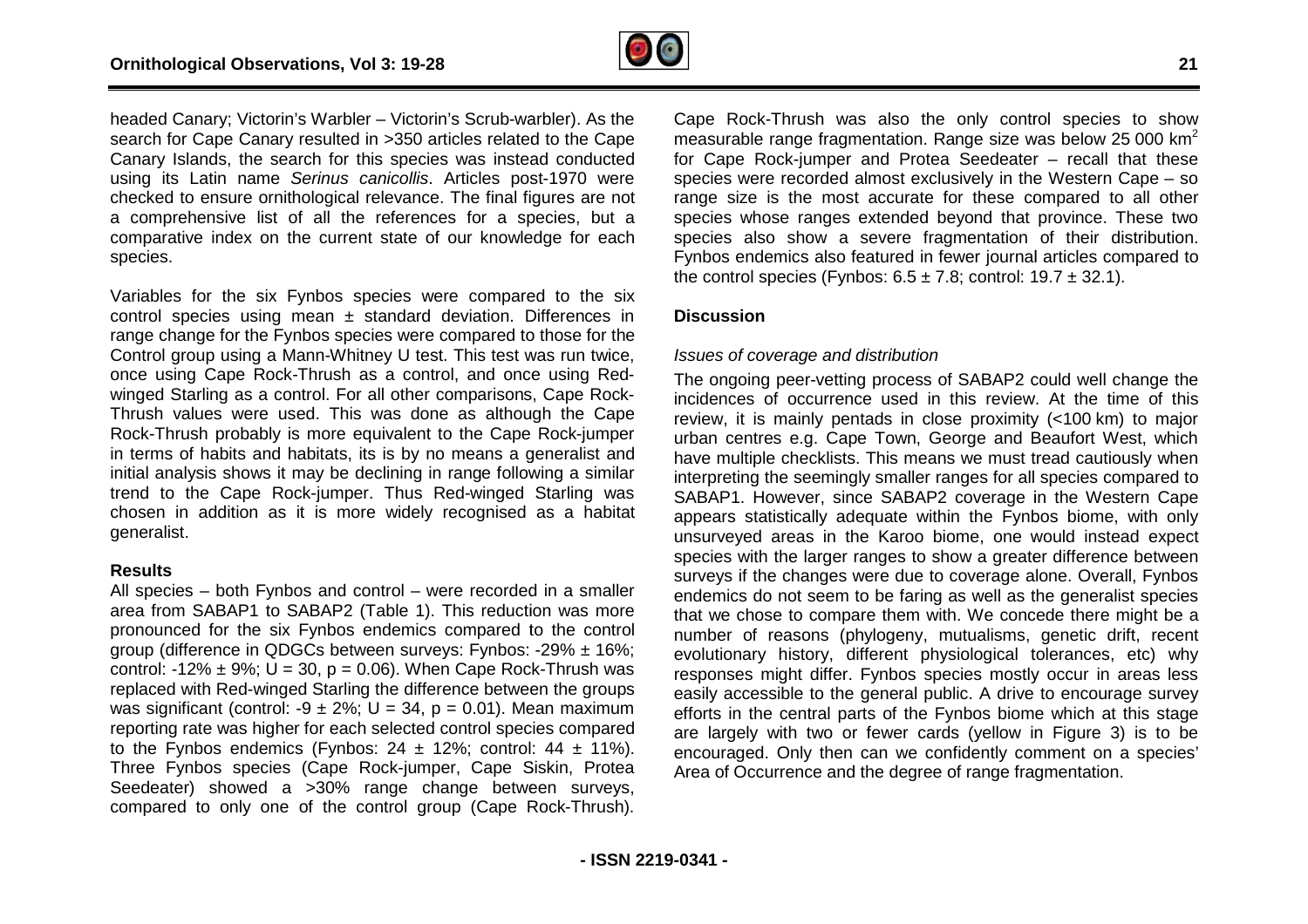

|                                                          |                       |     |      |                         |              |                 |               | Max.           | Max    |                 |                 |
|----------------------------------------------------------|-----------------------|-----|------|-------------------------|--------------|-----------------|---------------|----------------|--------|-----------------|-----------------|
|                                                          |                       |     |      | $\overline{2}$          | <b>Total</b> |                 | $\frac{0}{0}$ | Repor-<br>ting | range  |                 |                 |
| <b>Species</b>                                           | <b>Status</b>         | 1&2 | only | only                    | current      | <b>Historic</b> | change        | Rate           | (Km2)  | Fragmentation   | <b>Articles</b> |
| <b>Cape Sugarbird</b>                                    |                       |     |      |                         |              |                 |               |                |        |                 |                 |
| (Promerops cafer)                                        | <b>Fynbos endemic</b> | 104 | 25   | $\overline{\mathbf{2}}$ | 106          | 129             | $-18%$        | 42%            | 65296  | <b>None</b>     | 22              |
| <b>Malachite Sunbird</b><br>(Nectarinia famosa)          | control               | 167 | 26   | 6                       | 173          | 193             | $-10%$        | 48%            | 106568 | None            | 84              |
| <b>Orange-breasted Sunbird</b>                           |                       |     |      |                         |              |                 |               |                |        |                 |                 |
| (Anthobaphes violacea)                                   | <b>Fynbos endemic</b> | 87  | 30   | 5                       | 92           | 117             | $-21%$        | 32%            | 56672  | <b>None</b>     | 6               |
| Southern Double-collared<br>Sunbird (Cinnyris chalybeus) | control               | 179 | 17   | 4                       | 183          | 196             | $-7%$         | 55%            | 112728 | None            | 16              |
| <b>Cape Rock-jumper</b><br>(Chaetops frenatus)           | <b>Fynbos endemic</b> | 18  | 30   | $\overline{7}$          | 25           | 48              | $-48%$        | 10%            | 15400  | <b>Severe</b>   | 3               |
| Cape Rock Thrush                                         |                       |     |      |                         |              |                 |               |                |        |                 |                 |
| (Manticola rupestris)                                    | control               | 75  | 43   | 6                       | 81           | 118             | $-31%$        | 25%            | 49896  | Moderate        | 1               |
| <b>Red-winged Starling</b><br>(Onychognathus morio)      | control               | 135 | 23   | 11                      | 146          | 158             | $-8%$         | 67%            | 89936  | None            | 96              |
| <b>Victorin's Warbler</b>                                |                       |     |      |                         |              |                 |               |                |        |                 |                 |
| (Cryptillas victorini)                                   | <b>Fynbos endemic</b> | 39  | 14   | 9                       | 48           | 53              | $-9%$         | 23%            | 29568  | <b>Moderate</b> | 0               |
| Cape Grassbird<br>(Sphenoeacus afer)                     | control               | 90  | 18   | $\overline{7}$          | 97           | 108             | $-10%$        | 38%            | 59752  | None            | 4               |
| <b>Cape Siskin</b>                                       |                       |     |      |                         |              |                 |               |                |        |                 |                 |
| (Crithagra totta)                                        | <b>Fynbos endemic</b> | 71  | 38   | 5                       | 76           | 109             | $-30%$        | 21%            | 46816  | <b>Moderate</b> | 4               |
| Cape Canary                                              |                       |     |      |                         |              |                 |               |                |        |                 |                 |
| (Serinus canicollis)                                     | control               | 142 | 22   | 7                       | 149          | 164             | $-9%$         | 55%            | 91784  | None            | 12              |
| <b>Protea Seedeater</b><br>(Crithagra leucopterus)       | <b>Fynbos endemic</b> | 29  | 38   | 6                       | 35           | 67              | $-48%$        | 13%            | 21560  | <b>Severe</b>   | 4               |
| <b>Streaky-headed Seedeater</b><br>(Crithagra gularis)   | control               | 96  | 29   | 20                      | 116          | 125             | $-7%$         | 43%            | 71456  | None            | 1               |

Table 1 – Range sizes and changes for six Fynbos endemic species (bold) and their selected controls. '1&2' indicates QDGCs where the species was recorded in both surveys. '1 only' represents where a species was recorded in SABAP1 only. '2 only' represents where a species was recorded in SABAP2 recorded in both surveys. '1 only' represents where a species was recorded in SABAP1 only. '2 only' represents where a species was recorded in SABAP2<br>only. 'Total current' represents the total number of QDGCs from SABAP2. current / Historic. 'Max. Reporting Rate' are the uppermost recording rates from Figure 2. 'Max range'is Total current \* 616 to give an estimate of area of current / Historic. 'Max. Reporting Rate' are the uppermost recording rates from Figure 2. 'Max range'is Total current \* 616 to give an estimate of area of<br>occurrence in km<sup>2</sup> (see methods). 'Articles' represents the numbe species status are highlighted in red.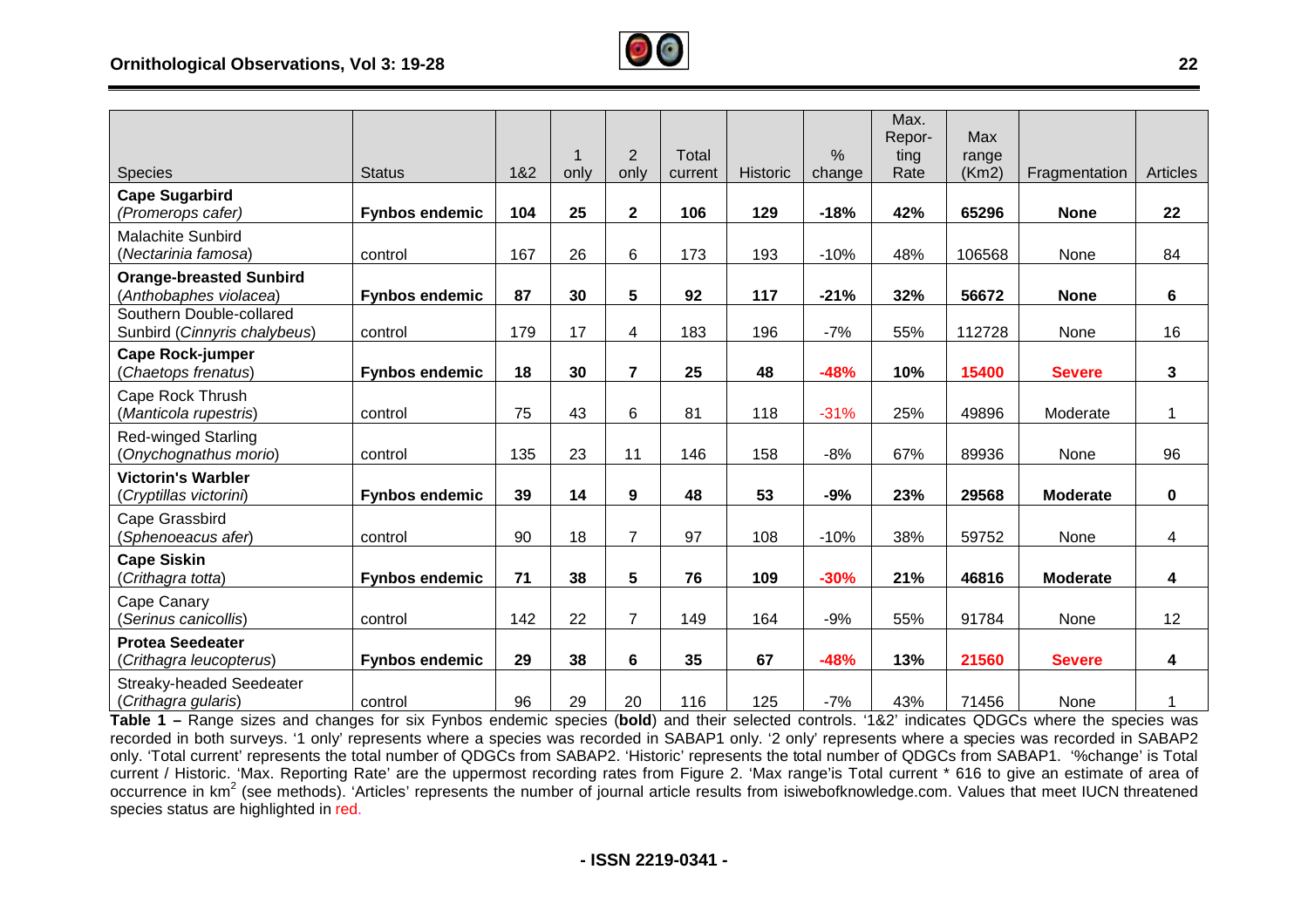



Figure 2a and Figure 2b: Occurrence from SABAP1 to SABAP2 for Fynbos endemic avifaunal species (left column – from top to bottom Protea Seedeater, Cape Siskin, Victorin's Warbler, Cape Sugarbird, Orange-breasted Sunbird, Cape Rockjumpert) compared to 'control' species based on similar morphological pe Siskin, Victorin's Warbler, Cape Sugarbird, Orange-breasted Sunbird, Cape Rockjumpert) compared to 'control' species based on similar morpholog<br>and ecological traits (right column – from top to bottom Streaky-headed See collared Sunbird, Cape Rock-Thrush). The maps are listed as Draft as they have not yet been vetted for publication.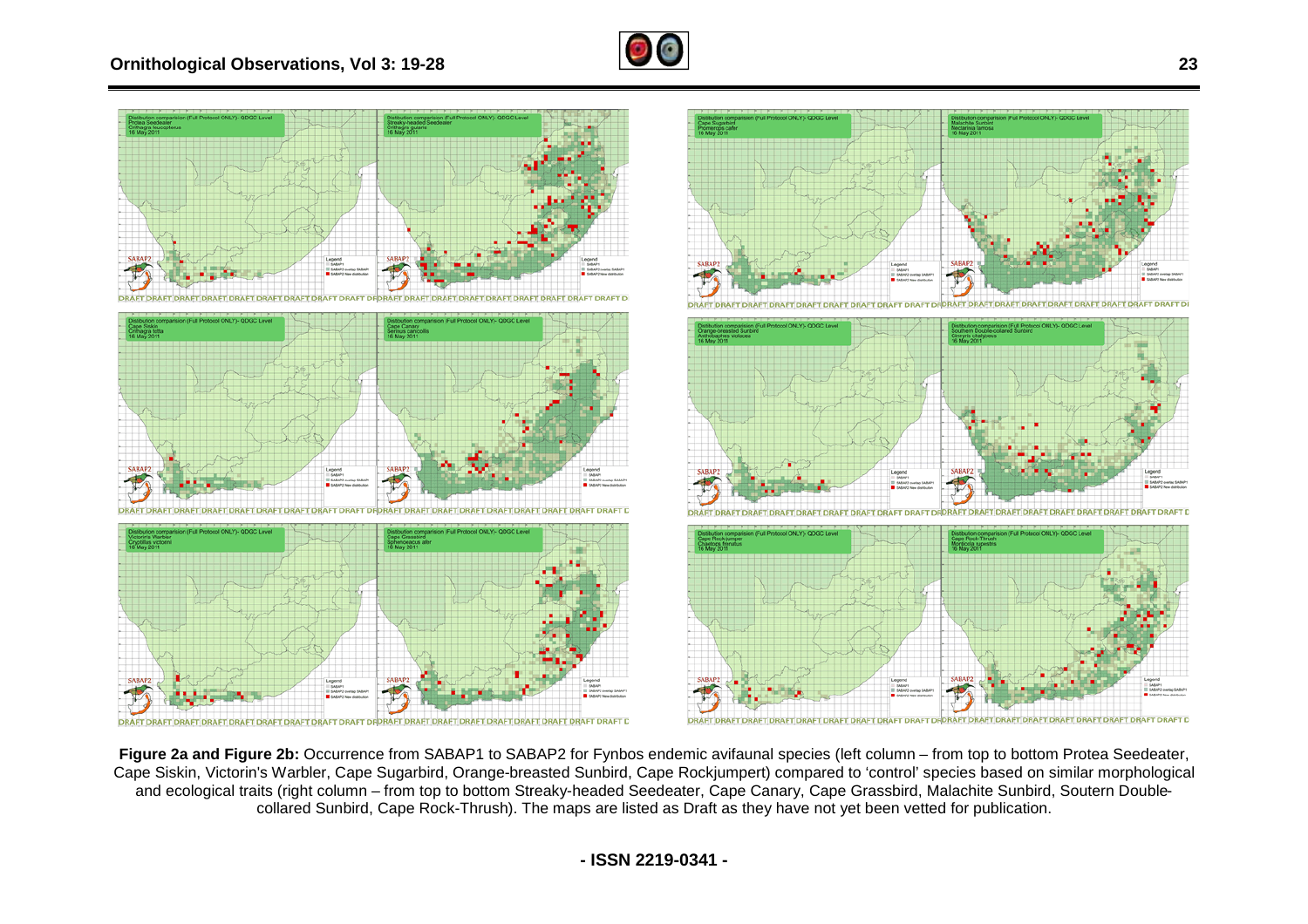



**Figure 3a and 3b –** Reporting rates and current distribution (i.e. based on SABAP2 data) for 6 Fynbos species (left column 'control' species (right column column – same order as above column – same order as above). above) and

**- ISSN 2219-0341 -**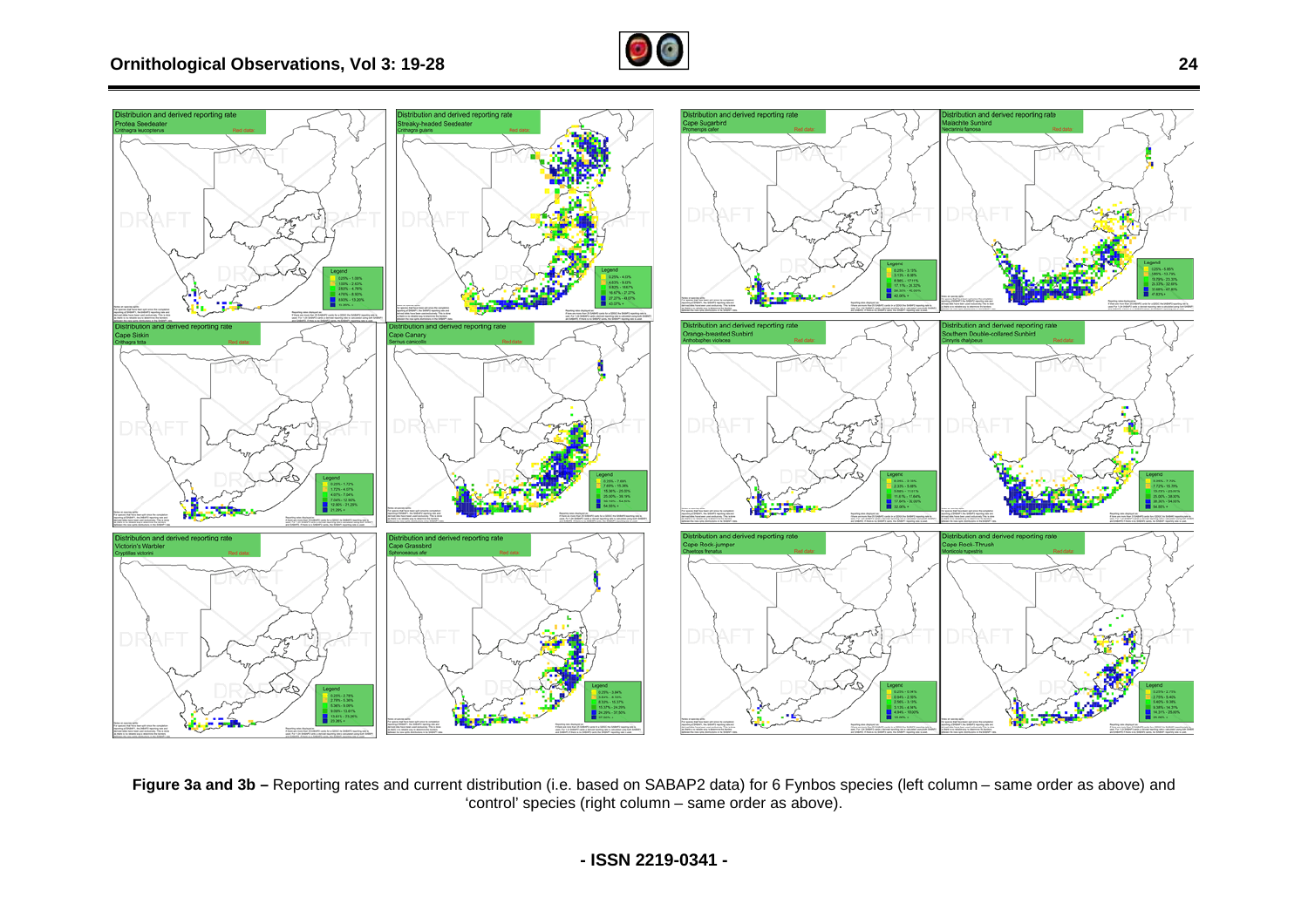

**Figure 4** – Survey effort for SABAP2 as of 16 May 2011. Cards represent number of surveys of minimum 2 hour and maximum 5 day duration (full protocol).

# *Fynbos species accounts*

The Cape Sugarbird is the most studied of the Fynbos endemics and has been identified as the most important bird pollinator of Fynbos Proteas (Skead 1967, Cheke *et al.* 2001), foraging on the nectar of 22 species (Collins and Rebelo 1987). Adult Cape Sugarbirds show high site fidelity and usually return to their breeding territories every year (Henderson 2000, Calf *et al.* 2003). Between breeding seasons they move over large distances in search of flowering Protea stands (Harrison *et al.* 1997). Protea communities largely determine spatial resource distributions for Sugarbirds and hence their local abundance and movement behaviour. Since Proteas are an important part of mountain Fynbos, which is well protected in water catchment areas (Bredenkamp *et al.* 1996), the future of Cape Sugarbirds for the near future may seem secure – especially since the species also adapts to gardens and some exotic plant species (Cheke *et al.* 2001). They are also associated with Protea farms , foraging on the nectar of<br>Iult Cape Sugarbirds show<br>r breeding territories every may have detrimental effects on bird abundance due to interference (Potgieter *et al.* 2008), although commercial bee keeping activities may have detrimental effects on bird abundance due to interference (Geerts and Pauw 2011). However, they may also be increasingly vulnerable to avian pox, roadkills, and cats (Barnard, unpublished data) and so we are precautionary in our assessment.

The most studient of the studient of all 2003), although commercial bee keeping activities.<br>
The state of Ceremic activities of the commercial been commercial been commercial to all 2008), although commercial between the m Orange-breasted Sunbirds are described as common, but reluctant to leave Fynbos (Hockey *et al.* 2005). The population estimate twenty years ago was given as >100 000 (Siegfried 1992) on nectar from a variety of endemic and exotic plants (they are considered important pollinators of at least 67 *Erica* species), as well as on arthropods (Hockey *et al.* 2005). This species has b been shown to be adversely affected by the invasion of alien woody plants and fire (Hockey *et al.* 2005). The Orange-breasted Sunbird has shown considerable relative range contraction between the two atlas projects, compared to the co-occurring Southern Double-collared Sunbird, which occupied 89% of QDGCs in the Western Cape. We predict that the Orange-breasted Sunbird could meet IUCN Vulnerable status in the near future given a 'business as usual' scenario of climate and land-change across the biome. breasted Sunbirds are described as common, but reluctant<br>Fynbos (Hockey *et al.* 2005). The population estimate<br>ears ago was given as >100 000 (Siegfried 1992). They feed Drange-breasted Sunbird has shown<br>ontraction between the two atlas<br>occurring Southern Double-collared

With the lowest reporting rate of all the species considered here, the Cape Rock-jumper appears to be a species in decline, which may soon no longer be described as 'locally common' (Hockey *et al.* 2005). Simmons et al. 2004 identified the Cape Rock-jumper as potentially vulnerable to climate change and we suggest that whatever the reasons for the dramatic drop in reporting rate, this species may soon qualify for a higher IUCN threatened status listing based on extreme relative range contraction combined with a probable extent of occurrence of  $\lt 20000$  km<sup>2</sup>. This iconic species requires urgent attention from conservation biologists and conservation planners. climate and land-change<br>est reporting rate of all<br>jumper appears to be a

Cape Siskin was previously categorised as Near Threatened and is described as a locally common resident or locally nomadic (Hockey *et al.* 2005). Although also showing a high relative range contraction,

**25**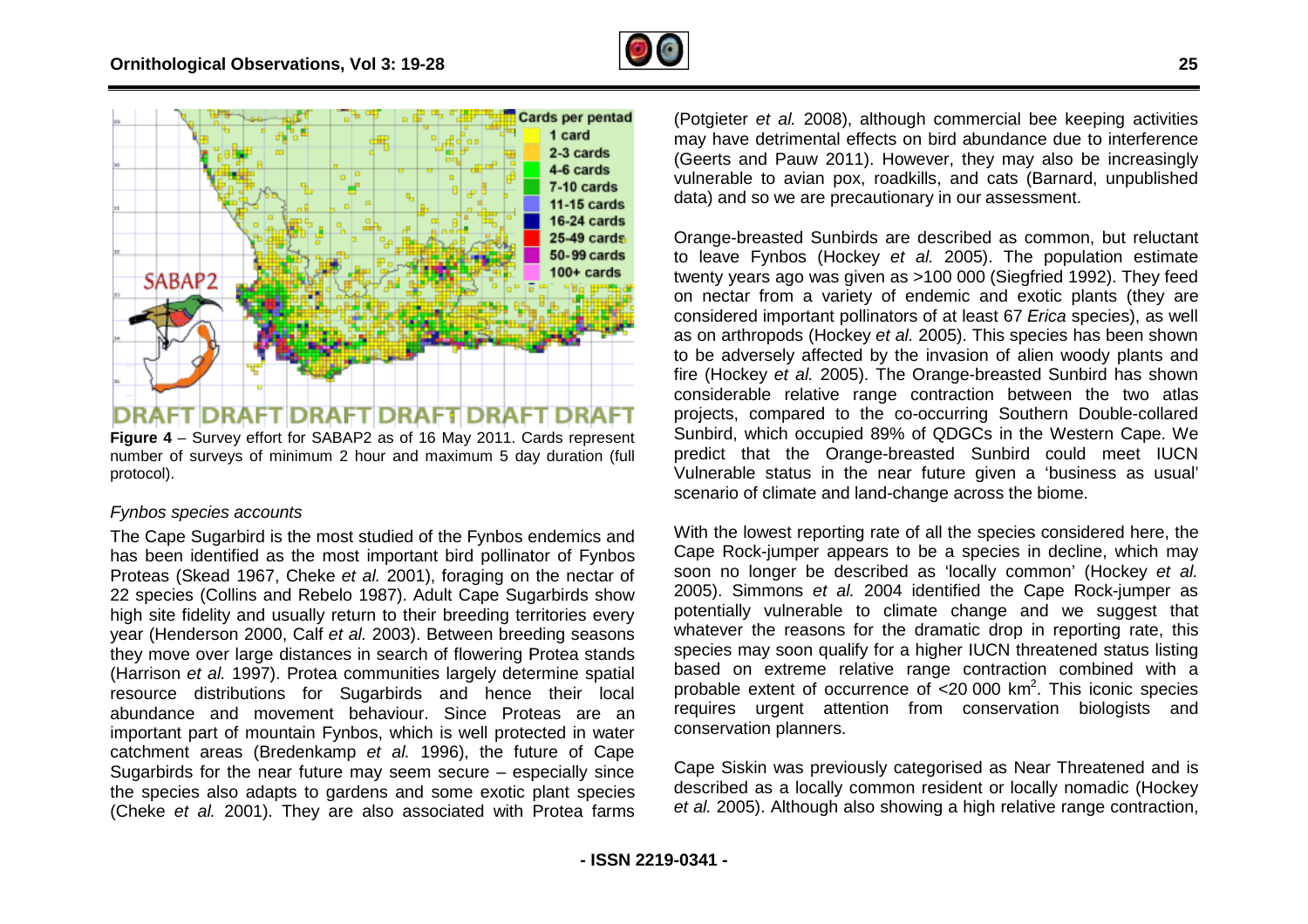

this species has been reported from areas colonised by alien invasive Rooikrans *Acacia cyclops* and village gardens *.* Again, further studies are required.

The first publication to focus on the Protea Seedeater was entitled 'The bird nobody knows about' (Siegfried 1972). It appears little has 'The bird nobody knows about' (Siegfried 1972). It appears little has<br>changed, although its status is rivalled by the Victorin's Warbler – a species that could be described as 'The species that science forgot' as the journal search revealed no journal publications after 1976, with short articles referring to the species all published pre-1960 (MacLeod 1946, MacLeod and Broekuysen 1951, McLeod *et al.* 1958). Biometric information for Victorin's Warbler in Hockey et al. (2005) was based on the lowest number of individuals  $(n = 6)$ ; by comparison Cape Sugarbird biometrics were based on 639 males and 842 females. Although Victorin's Warbler range contraction between the two atlas projects was low, the Protea Seedeater showed a large decrease in reported range, bringing it close to the critical 20 000 km<sup>2</sup> mark that would classify it as Vulnerable. reported from areas colonised by alien more from consistency is mediatom is urgently needed.<br>
Scale of profos and village gardens. Again, studies of all Fynbos endemic bird species are urgently required, to<br>
supplement and

#### *Conclusions*

Climate change in South Africa is predicted to drive temperatures higher, significantly influence rainfall amount, seasonality and intensity, and increase wind speeds in some areas (Ziervogel and Zermoglio 2009). This may result in range changes southwards or eastwards (e.g. Foden *et al.* 2007). If this is the case, then those species already restricted to the southernmost tip of South Africa may only be able to move upwards in order to remain within acceptable temperature ranges. Furthermore, 25 out of 195 species which have been recorded as extending their ranges southwards are migratory or generalists (Hockey *et al.* 2011), which are not characteristics of the Fynbos specialists. This does not bode well for any of the Fynbos endemic bird species.

Although the bird atlas data cannot give an idea of population size, by two IUCN criteria Cape Rock-jumper and Protea Seedeater would now at appear to at least meet IUCN Vulnerable status criteria, and studies of all Fynbos endemic bird species are urgently required, to supplement and expand our own observations.

# **Acknowledgements**

A big thanks to all participants and organizers of the South African Bird Atlas Projects – this would not have been possible without you.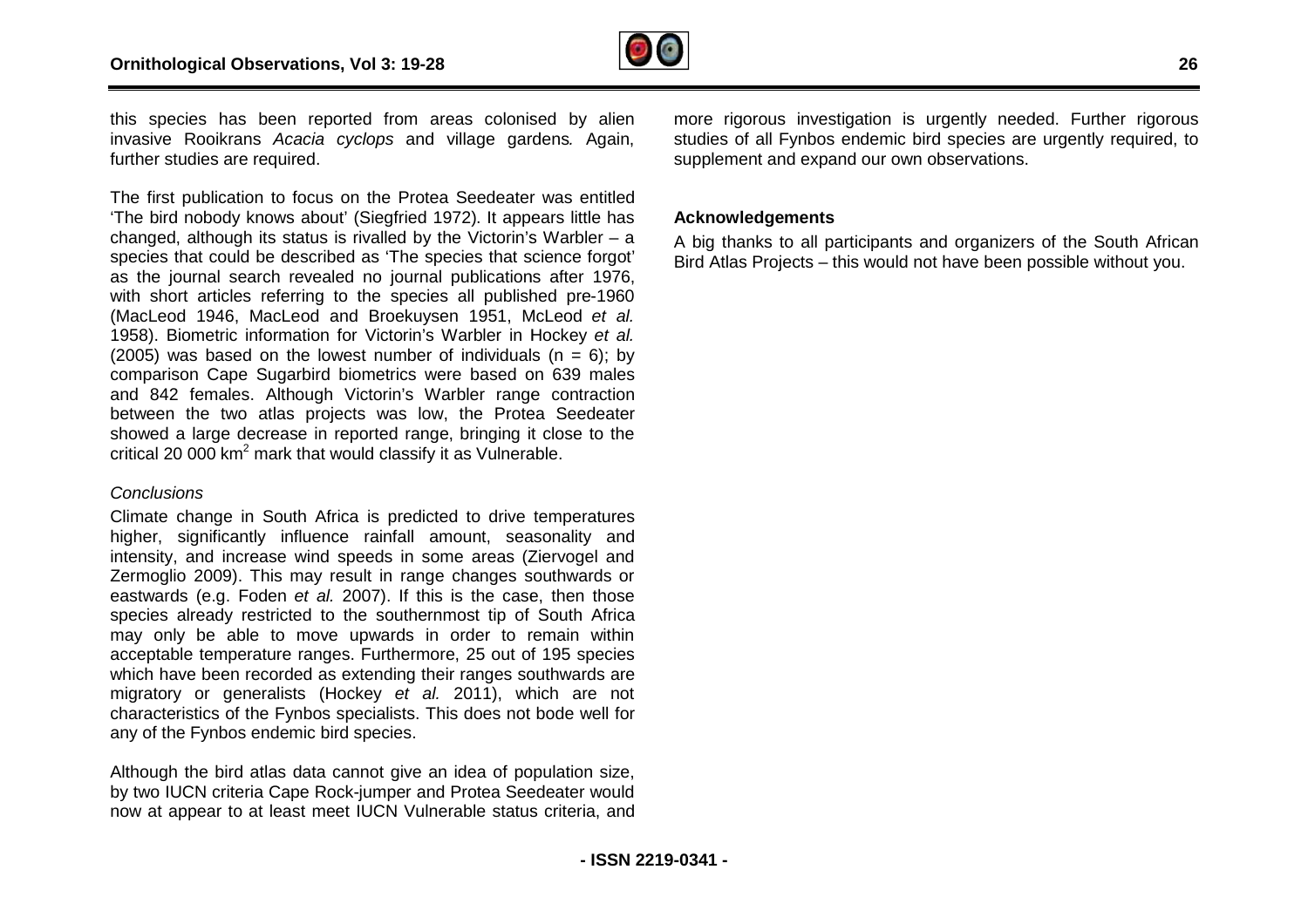

#### **References**

**BirdLife International 2010a.** Endemic Bird Area factsheet: Cape fynbos. Downloaded from <http://www.birdlife.org> on 29/12/2010.

**BirdLife International 2010b.** IUCN Red List for birds. Downloaded from<http://www.birdlife.org> on 29/12/2010.

**Bredenkamp GJ, Granger E, van Rooyen N 1996.** Fynbos. In AB Low and AG Robelo, editors. Vegetation of South Africa, Lesotho and Swaziland. Department of Environmental Affairs a and Tourism, Pretoria.

**Cheke RA, Mann CF, Allen R 2001.** Sunbirds: A Guide to the Sunbirds, Flowerpeckers, Spiderhunters and Sugarbirds of the World. Yale University Press, New Haven & London.

**Collins BG, Rebelo T 1987.** Pollination biology of the Proteaceae in Australia and southern Africa. Australian Journal of Ecology 12:387- 421.

**Foden W, Midgley GF, Hughes G, Bond WJ, Thuiller W, Hoffman MT, Kaleme P, Underhill LG, Rebelo AG, Hannah , L 2007.** A changing climate is eroding the geographical range of the Na Namib Desert tree aloe through population declines and dispersal lags. Diversity and Distributions 13:645-653.

**Geerts S, Pauw A 2011.** Farming with native bees (*Apis mellifera* subsp. capensis Esch.) has varied effects on nectar-feeding bird communities in South African fynbos vegetation. Population Ecology 53.

**Harrison, JA, Allan DG, Underhill LG, Herremans M, Tree AJ, Parker V, Brown CJ (eds) 1997.** The Atlas of Southern African Birds, vol. 1. Non-passerines, vol. 2. Passerines. BirdLife South Africa, Johannesburg.

the Southern African Bird Atlas Project. South African Journal of Science 104:82-84.

**Hockey PAR, Dean WRJ, Ryan PG (eds) 2005.**  Roberts Birds of Southern Africa, VIIth ed. The Trustees of the John Voelcker Bird Book Fund, Cape Town.

**Hockey, PAR, Sirami C, Ridley AR, Midgley , GF, Babiker HA 2011.** Interrogating recent range changes in South African birds: confounding signals from land use and climate change present a challenge for attribution. Diversity and Distributions 17:254 17:254-261.

**beta states in the seminal 2010a.** Endemic Bird Area factsheet: Cape<br>
the Southern African Did Ramard P 2008. The seminal legacy of from the seminal capacity<br> **Harrison** Microsoft (14:82-84.<br> **Hence 10:4:82-84.**<br> **Barnard Kemper J, Cowling RM, Richardson DM 1999** . Fragmentation of South African renosterveld shrublands: effects on plant community structure and conservation implications. Biological Conservation 90:103-111.

**MacLeod JGR 1946.** *Cryptillas victorini*. Ostrich 17:202 17:202-203.

**MacLeod JGR, Broekuysen GJ 1951.** The nest and eggs of the Victorin's Scrub Warbler, *Cryptillas victorini*. Ostrich 22:44.

**McLeod N, Stanford WR, Broekuysen GJ 1958.** Notes on the parental behaviour of the Victorin's Warbler *Bradypterus victorini* Sundevall. Biological Conservation 10:83-93.

**Potgieter D, Brown M, Downs CT 2008**. Is commercial Protea farming causing a change in the seasonal range of Gurney's Sugarbird Promerops gurneyi in the KwaZulu-Natal Midlands, South Africa? Ostrich 79:61-66.

**Siegfried R 1972.** The bird nobody knows about. African Wildlife 26:156-157.